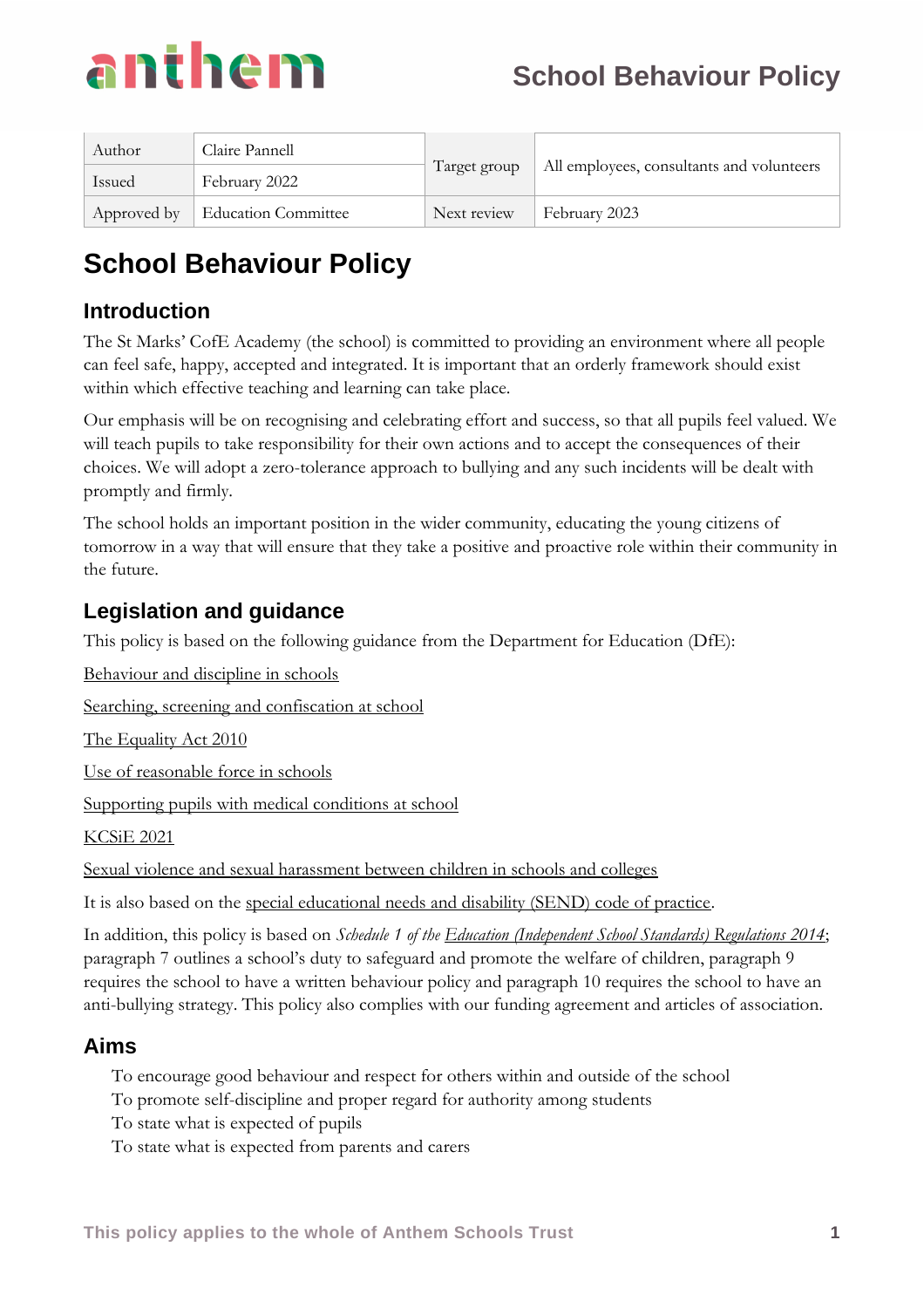- To provide guidance on possible rewards and sanctions
- To ensure that staff are seen to be fair and consistent

# **Who was consulted?**

The school Senior Leadership Team worked with the school council to agree what constitutes good behaviour and to develop this policy, in consultation with parents, pupils and staff. All students are consulted at the beginning of each academic year on the rules, rewards and sanctions.

# **Relationship to other policies**

This Policy is linked to the following policies:

- Child Protection and Safeguarding
- Anti-bullying
- **Exclusions**
- Equality
- Home-School Agreement
- **Exclusions**

## **Scope and publication**

This policy is publicised to all parents, pupils and staff in writing at least once a year. The policy is also provided to all pupils in the Homework Diary; to all staff in the Staff Handbook; is available on the school website and on request. This policy can be made available in large print or other accessible formats if required.

The School Rules, at Appendix A of this policy, as well as the tariff of Rewards and Sanctions, at Appendix B of this policy, are printed in each pupil's Homework Diary and are also included in posters in each classroom.

# **Roles and Responsibilities**

All adults are responsible for promoting good behaviour and managing behaviour around the school.

### **The Education Directors and Chief Executive Officer**

The Trust Education Directors and Chief Executive Officer will approve the behaviour policy and hold the Headteacher to account for its implementation.

#### **The Headteacher**

The Headteacher is responsible for reviewing and approving this behaviour policy and implementing it in the school.

The Headteacher will ensure that the school environment encourages positive behaviour and that staff deal effectively with poor behaviour and will monitor how staff implement this policy to ensure rewards and sanctions are applied consistently.

### **Staff**

Staff are responsible for: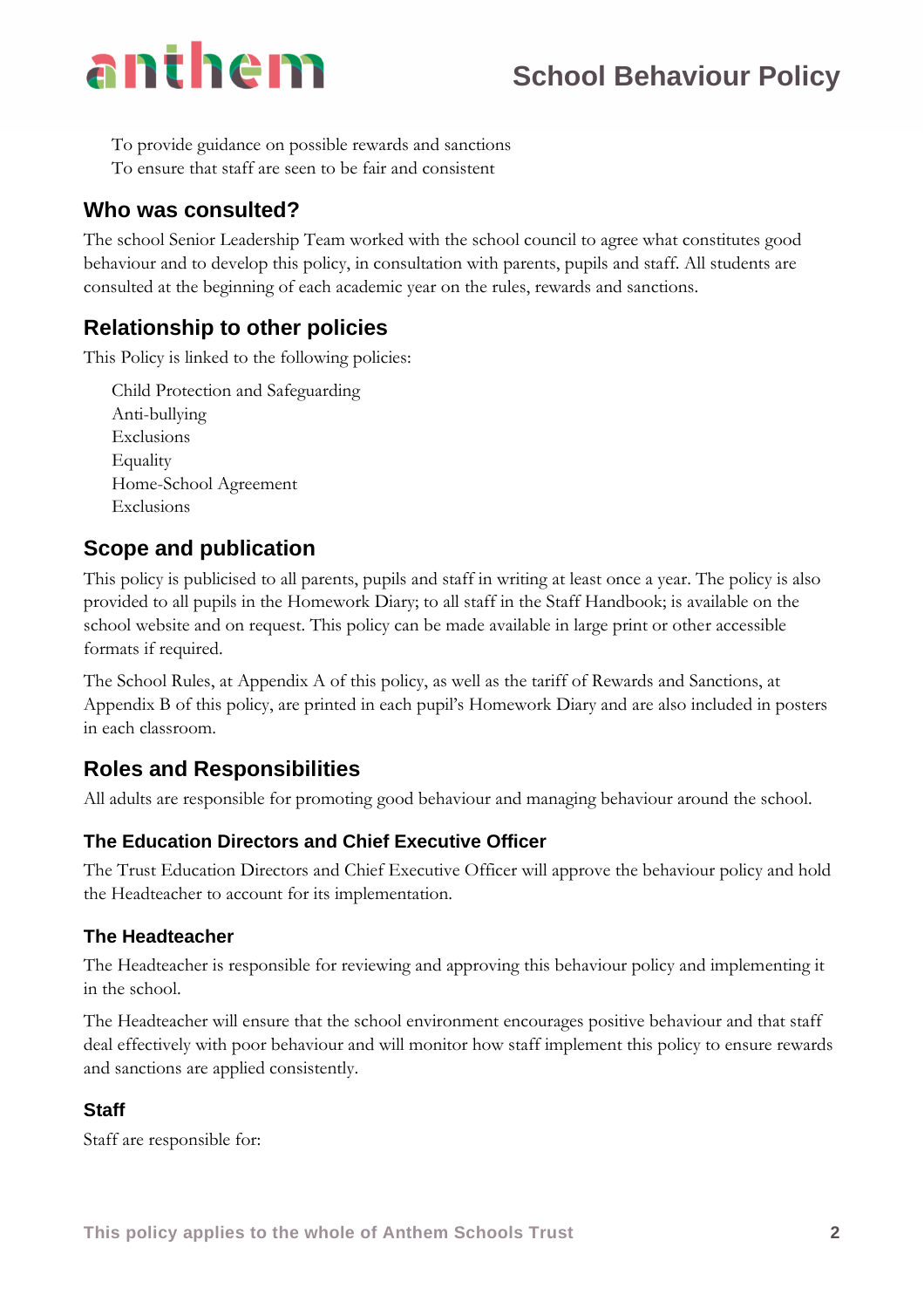# **School Behaviour Policy**

- Implementing the behaviour policy consistently
- Modelling positive behaviour
- Providing a personalised approach to the specific behavioural needs of particular pupils
- Recording behaviour incidents (see Appendix 3 for a behaviour log)

The senior leadership team will support staff in responding to behaviour incidents.

#### **Parents**

Parents are expected to:

- Support their child in adhering to the School Rules and this policy
- Inform the school of any changes in circumstances that may affect their child's behaviour
- Discuss any behavioural concerns with the class teacher promptly

## **School Rules**

The following is a summary of the School Rules: [Include a summary of the school rules – it is important to state within this policy the behaviour that is expected and clarify what kind of behaviour will not be tolerated. Note that you can only exclude for a serious or persistent breach of this policy, so the expected behaviour must be set out clearly]

The School Rules are set out in full at Appendix A.

## **Conduct**

Pupils are expected to be polite and show consideration towards each other, school staff and others. Pupils are required to assist the school with tackling bullying and to follow the school's Anti-bullying Policy. Pupils, whether in or out of school, are expected to have:

- Respect for others: their feelings, opinions, cultures, limitations including any differences.
- Respect for themselves: pride in their own achievement and that of others in the school, high standards of behaviour and dress, and the desire to produce their best work at all times.
- Respect for the environment: their own, the school's and other people's property and the community in which we live.
- Respect for the future: the belief that we can all make a difference by our contribution to the local, national and global community.

#### **Pupils are required to observe the following basic rules in the classroom:**

- Arrive on time with all the equipment needed for the lesson.
- Listen in silence when the teacher is giving instructions.
- Follow instructions promptly and accurately.
- Raise a hand to gain attention and only speak when invited.
- Stay in the allocated seat or workspace unless given permission to move.

The school has a Code of Conduct which sets out in detail the expectations of conduct for staff, Local Governing Body members and visitors to the school.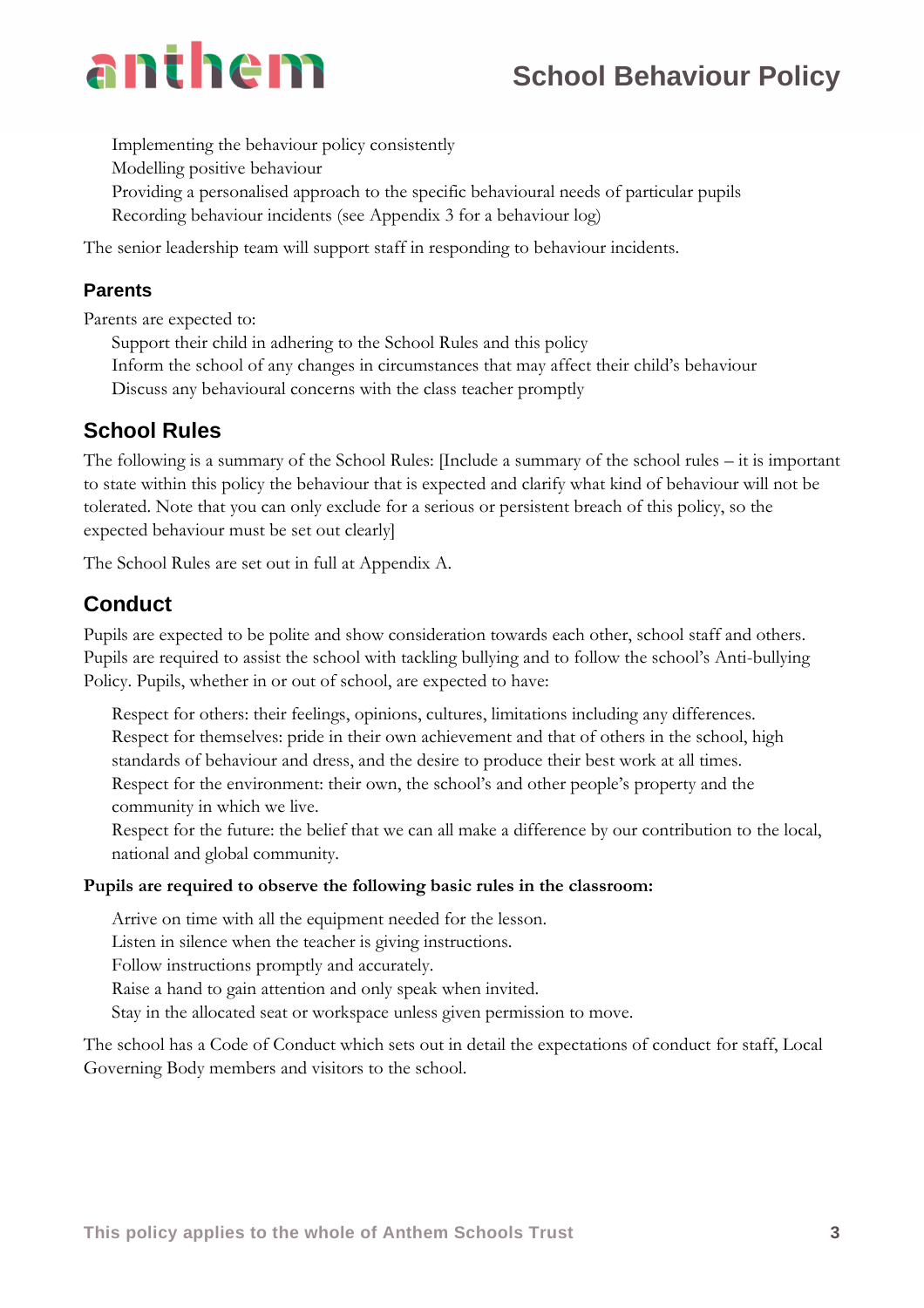# **School Behaviour Policy**

## **Behaviour management**

#### **Classroom management**

Teaching and support staff are responsible for setting the tone and context for positive behaviour within the classroom.

They will:

- Create and maintain a stimulating environment that encourages pupils to be engaged
- Promote good behaviour in the classroom
- Display the pupil code of conduct or their own classroom rules
- Develop a positive relationship with pupils, which may include:
	- o greeting pupils in the morning/at the start of lessons
	- o establishing clear routines
	- o communicating expectations of behaviour in ways other than verbally
	- o highlighting and promoting good behaviour
	- o concluding the day positively and starting the next day afresh
	- o having a plan for dealing with low-level disruption
	- o using positive reinforcement

### **Pupil support**

The school recognises its legal duty under the Equality Act 2010 to prevent pupils with a protected characteristic from being at a disadvantage. Consequently, our approach to challenging behaviour may be differentiated to cater to the needs of the pupil.

The school understands that disruptive behaviour can be an indication of unmet needs. The school's Special Educational Needs Coordinator will evaluate a pupil who exhibits challenging behaviour to determine whether they have any underlying needs that are not currently being met.

Where a pupil is at risk of permanent exclusion, the Headteacher, working with the Special Educational Needs Coordinator, will complete the Avoiding Exclusions Toolkit to ensure the school is doing all that is possible to support a student's needs including contact with external agencies.

Where necessary, support and advice will also be sought from the Trust Inclusion Lead, specialist teachers, an educational psychologist, medical practitioners and/or others to identify or support specific needs.

When acute needs are identified in a pupil, we will liaise with external agencies and plan support programmes for that child. We will work with parents to create the plan and review it on a regular basis.

#### **Pupil support systems**

We have the following pupil support systems in place at this school:

- Peer to peer mentoring
- Prefects and student council
- Buddies for new pupils
- Ambassadors supporting each other and the school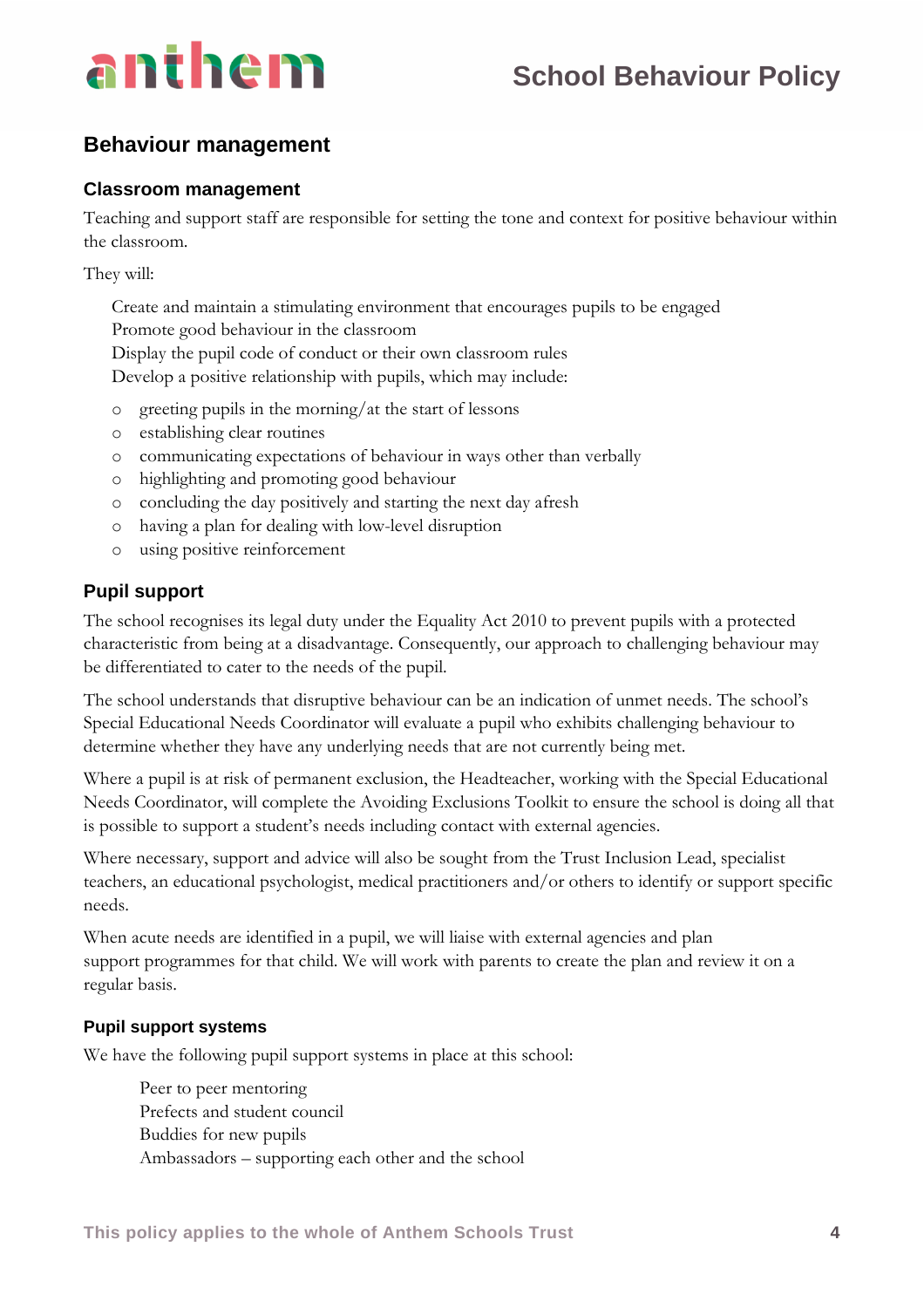

Reading buddies

#### **Searching pupils**

School staff can search pupils with their consent for any item.

The Headteacher and staff members authorised by the Headteacher have a statutory power to search pupils or their possessions, without consent, where they have reasonable grounds for suspecting that the pupil may have a prohibited item. Prohibited items are:

- knives and weapons
- alcohol
- illegal drugs
- stolen items
- tobacco and cigarette papers
- fireworks
- pornographic images
- any article that the member of staff reasonably suspects has been, or is likely to be, used to commit an offence, or to cause personal injury, or damage to the property of, any person (including the pupil)
- any item banned by the school rules which has been identified in the rules as an item which may be searched for.

Searches will be conducted in such a manner as to minimise embarrassment or distress. Any search of a pupil or their possessions will be carried out by a staff member of the same sex; and there must be a witness (also a staff member) and, if possible, they should be the same sex as the pupil being searched.

There is a limited exception to this rule. The Headteacher or an authorised staff member can carry out a search of a pupil of the opposite sex and /or without a witness present, but only where they reasonably believe that there is a risk that serious harm will be caused to a person if the search is not conducted immediately and where it is not reasonably practicable to summon another member of staff.

Searches without consent can only be carried out on the school premises or, if elsewhere, where the member of staff has lawful control or charge of a pupil, for example on school trips in England or in training settings.

Staff may confiscate, retain or dispose of a pupil's property as a disciplinary penalty where it is reasonable to do so. For example, alcohol, fireworks, tobacco or cigarette papers may be disposed of. These items will not be returned to the pupil.

#### **Phones and other electronic devices**

When an electronic device, such as a mobile phone, has been seized by a member of staff, that staff member can examine data or files and delete these where there is good reason to do so.

There is **no need to have parental consent** to search through a young person's mobile phone.

If an electronic device that is prohibited by the school rules has been seized, and the member of staff has reasonable grounds to suspect that it contains evidence in relation to an offence, the member of staff will give the device to the police as soon as possible. Material that is suspected to be relevant to an offence will not be deleted before giving the device to the police.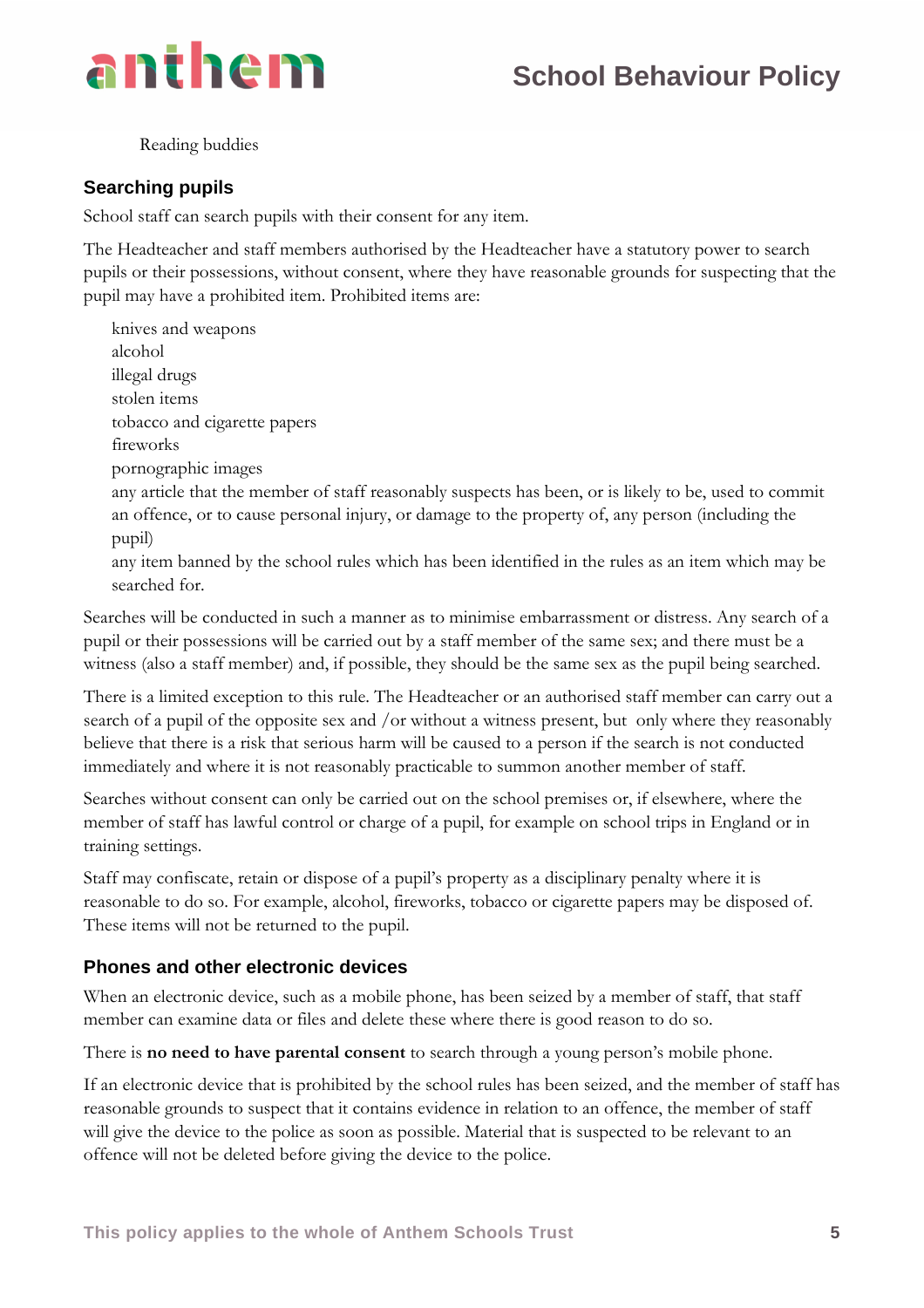# **School Behaviour Policy**

If the staff member does not find any material that they suspect is evidence in relation to an offence, and decides not to give the device to the police, they will decide, in consultation with the Headteacher, whether it is appropriate to delete any files or data from the device, or whether to retain the device as evidence of a breach of school discipline.

### **Use of reasonable force**

In some circumstances, all staff may use reasonable force to restrain a pupil to prevent them:

- causing disorder
- hurting themselves or others
- damaging property

The Headteacher and staff members authorised by the Headteacher can use such force as is reasonable when searching a pupil without consent for prohibited items except where the search is for an item banned by the school rules.

Incidents of physical restraint must:

- always be used as a last resort
- be applied using the minimum amount of force and for the minimum amount of time possible
- be used in a way that maintains the safety and dignity of all concerned
- never be used as a form of punishment
- be recorded and reported to parents

The restraint record should include the following information:

- the name(s) and the job title(s) of the member(s) of staff who used reasonable force
- the name(s) of the child(ren) involved
- when and where the incident took place
- names of staff and child(ren) who witnessed the incident
- the reason that force was necessary
- behaviour of the child(ren) which led up to the incident
- any attempts to resolve the situation
- the degree of force used
- how it was applied
- how long it was used for
- the child's/children's response and the eventual outcome
- details of any injuries suffered by either staff or child(ren)
- details of any damage to property
- details of any medical treatment required (an accident form will be completed where medical treatment is needed)
- details of follow-up including contact with the parents/carers of the child(ren) involved
- details of follow up involvement of other agencies, police, social services.

Child witnesses may also be asked to provide a written account if appropriate. A copy of this entry will be kept on the child's file and retained in line with the Retention of Records Policy.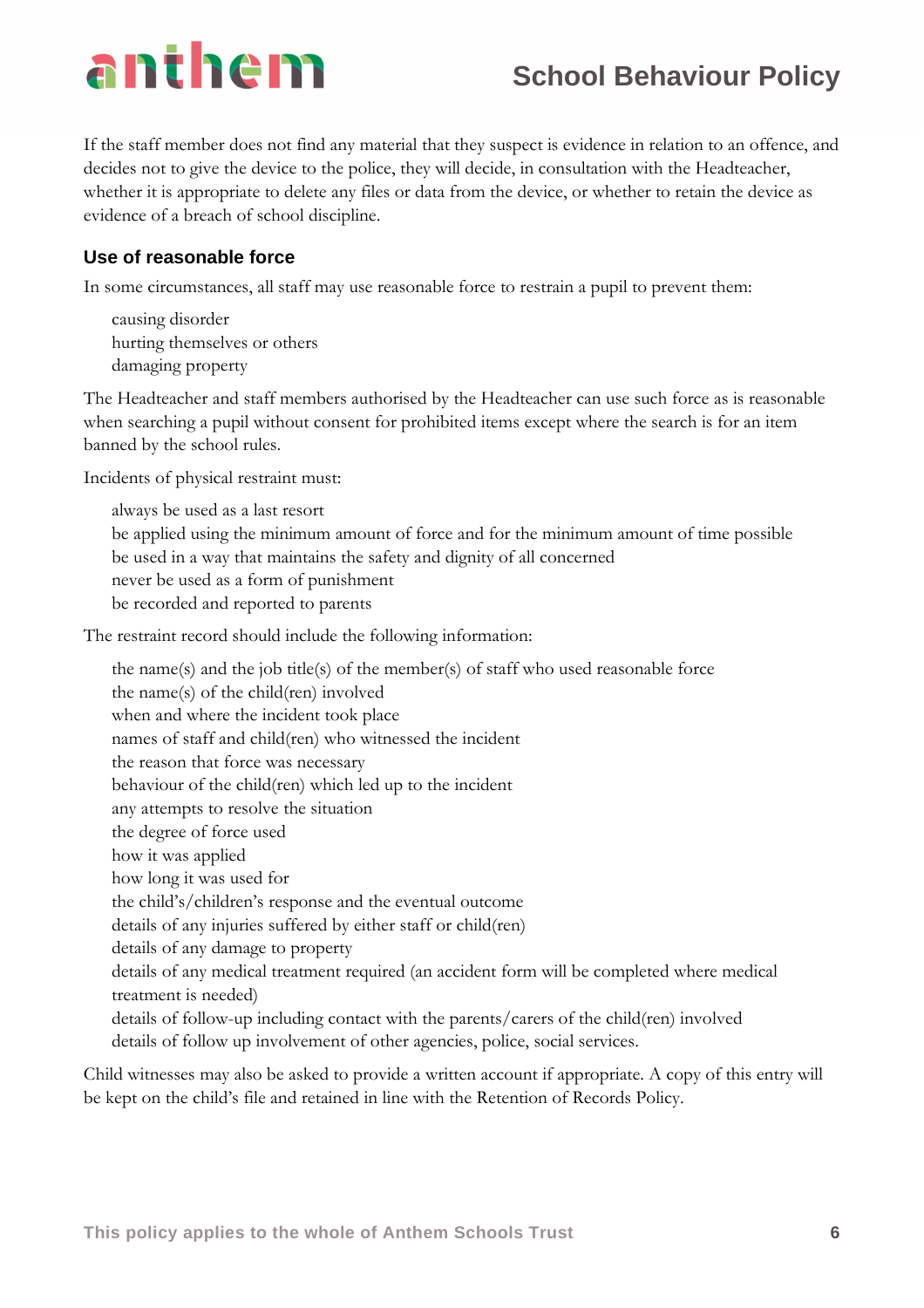

## **Rewards and sanctions**

#### **Rewards**

We believe that rewards can be more effective than punishment in motivating pupils. Positive behaviour management may be defined as the strategies the school employs to promote a well ordered, purposeful school community. These strategies underpin the Behaviour Policy. It is the school policy to recognise, acknowledge and reward individual achievements by pupils.

The following are examples of areas considered to be worthy of individual recognition:

- consistently improved standards of work
- good or outstanding pieces of work
- effort in class or for homework
- outstanding effort or achievement in extra-curricular activities
- service to the school or local community
- Showing the Academy values of Love, Hope and Trust.

The foundation for the achievement of good behaviour will involve praise, rewards, and sound relationships between teachers and pupils. We may reward pupils in the following ways:

- verbal praise by staff
- approving signs/acknowledgments
- class rewards
- personalised letters to parents
- celebration assemblies involving parents
- special privileges
- gold stars
- prizes
- certificates

#### **Sanctions**

The school understands that the use of sanctions must be reasonable and proportionate to the circumstances of the case and that account must be taken of a range of individual pupil needs in determining the appropriate use of such sanctions, including the pupil's age, any special educational needs or disability and any religious requirements affecting the pupil.

We understand that it is important for sanctions to be used consistently and for teachers and other staff to make it very clear to the recipient why a sanction is being applied.

The school has a range of disciplinary sanctions that may be implemented as appropriate and these are set out in full as a tariff system at Appendix B of this policy. Sanctions include:

- Teacher and other staff detentions 15 to 45 minutes
- Departmental Detentions 1 hour
- Progress Leader Detentions 1 hour
- Senior Leadership Team Detention 1.5 hours
- Referral to departmental Holding Room during lesson time only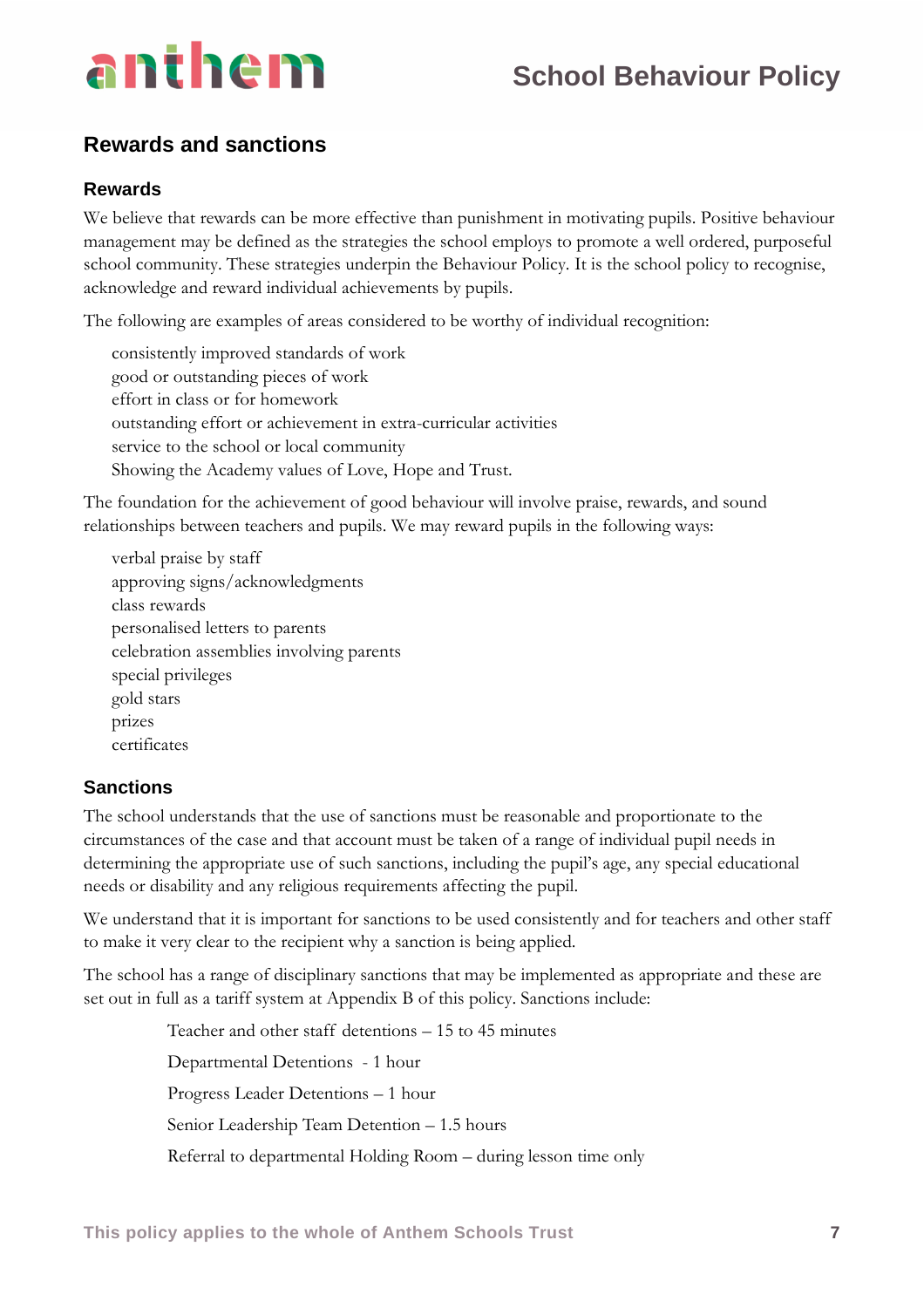# **School Behaviour Policy**

- Banned List students will not be allowed to attend enrichment activities or trips
- Referral to Internal Exclusion Centre (IEC) for 1 or more days
- Fixed Term Exclusion –for 1 day or more
- Alternative educational provision
- Permanent Exclusion

In all cases of misconduct, including those outside of the school, the Headteacher will consider whether the police or the local authority's anti-social behaviour coordinator should be notified of the disciplinary action taken. The police will always be informed where the pupil's behaviour is criminal or poses a serious threat to a member of public.

Where behavioural issues give cause to suggest that a child is suffering or is likely to suffer significant harm, the school's child protection procedures will be followed.

# **Beyond the school gate**

This policy applies to all pupils at [name of school] when they are in school, and in some circumstances, at the discretion of the Headteacher, when they are out of school and during half term and holidays.

In particular our policy covers any inappropriate behaviour when pupils (this is not an exhaustive list):

- are taking part in any school organised or school related activity
- are travelling to or from school
- are wearing school uniform
- are in some way identifiable as a pupil within our school or Anthem
- behaviour could have repercussions for the orderly running of the school
- pose a threat to or affects the welfare of another pupil or member of the public
- could adversely affect the reputation of the school or the Trust.

The school is committed to ensuring our pupils act as positive ambassadors for us. Taking the above into account, we expect the following:

- Good order on all transport (including taxis) to and from school, educational visits or learning opportunities in other schools.
- Good behaviour on the way to and from school.
- Positive behaviour, which does not threaten the health, safety or welfare of our pupils, staff, volunteers or members of the public.
- Reassurance to members of the public about school care and control over pupils in order to protect the reputation of the school.
- Protection for individual staff and pupils from harmful conduct by pupils of the school when not on the school site.

The same behaviour expectations for pupils on the school premises apply to off-site behaviour.

## **Zero-tolerance approach to sexual harassment and sexual violence**

The school will ensure that all reported incidents of sexual harassment and/or violence are met with a suitable and immediate response, and never ignored.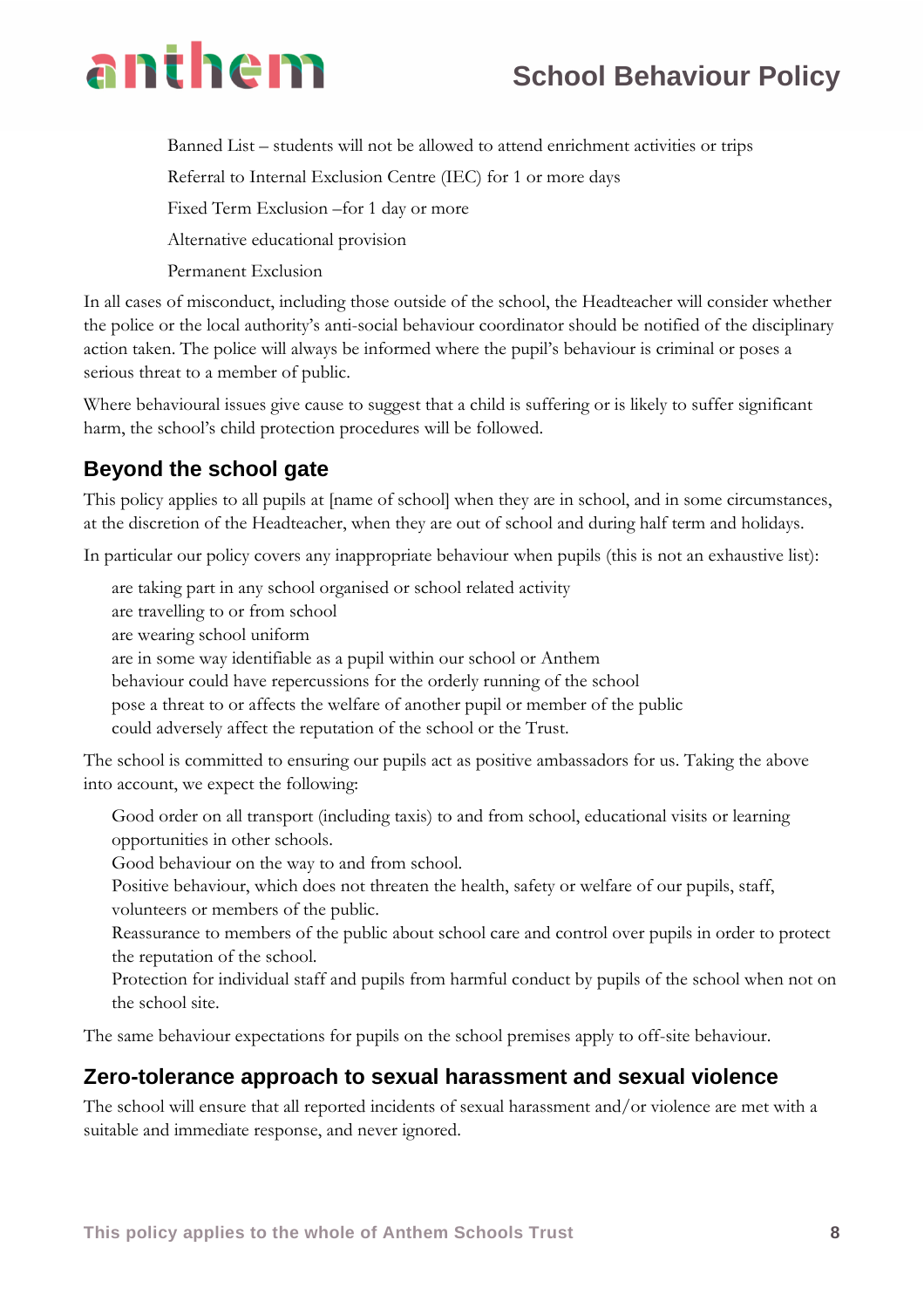# **School Behaviour Policy**

We recognise that even if there are no reported cases of child-on-child abuse, it may still be taking place but is just not being reported. We have a zero-tolerance approach to abuse and it will never be tolerated.

Pupils are encouraged to report abuse or anything that makes them uncomfortable, no matter how 'small' they feel it might be.

The school's response will be:

- **Proportionate**
- **Considered**
- Supportive
- Decided on a case-by-case basis

Sanctions for sexual harassment and violence are set out in the Sanctions Tariff at Appendix B.

The school has procedures in place to respond to any allegations or concerns regarding a child's safety or wellbeing. These include clear processes for:

- Responding to a report
- Carrying out risk assessments, where appropriate, to help determine whether to:
	- o Manage the incident internally
	- o Refer to early help
	- o Refer to children's social care
	- o Report to the police

The school follow the following statutory guidance: KCSiE 2021, Sexual Violence and Sexual Harassment Between Children in Schools and Colleges and the Child Protection and Safeguarding policy - please refer to these for more information.

# **Pupil transition**

To ensure a smooth transition to the next year, pupils have transition sessions with their new teacher(s). In addition, staff members hold transition meetings.

To ensure behaviour is continually monitored and the right support is in place, information related to pupil behaviour issues may be transferred to relevant staff at the start of the term or year. Information on behaviour issues may also be shared with new settings for those pupils transferring to other schools.

## **Exclusions**

Permanent or fixed-term exclusion are possible sanctions for a breach of this policy. The school will follow government guidance on exclusions. The school aims to operate within the principles of fairness and natural justice.

Please refer to the school's Exclusions Policy for further details on exclusions, including the school's approach, procedures, and reviews.

## **Malicious allegations against staff**

Where a pupil makes an accusation against a member of staff and the accusation is shown to have been deliberately invented or malicious, the Headteacher will consider whether to take disciplinary action in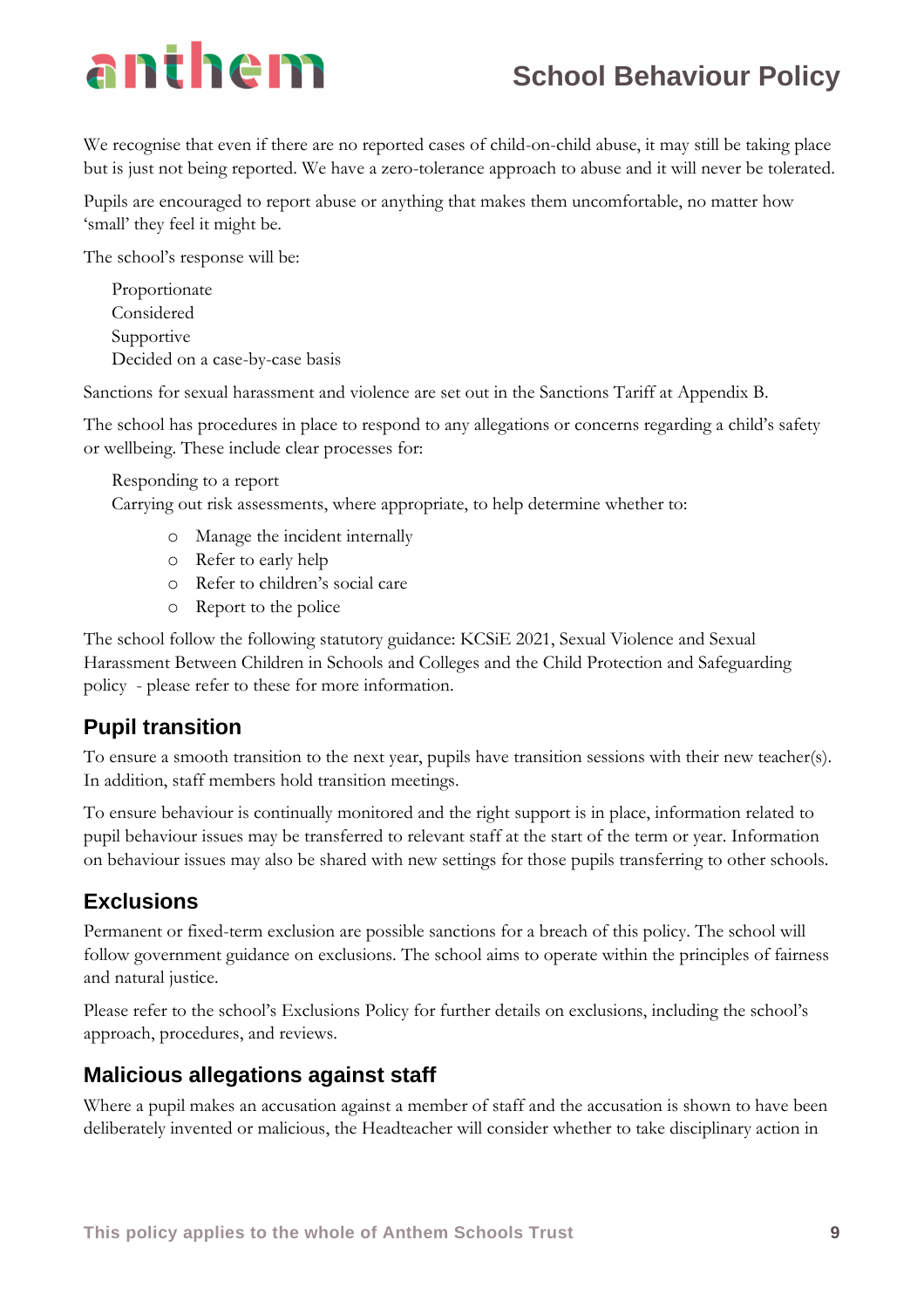accordance with this policy. Where such an allegation is made, appropriate support will be provided to the member of staff(s) affected.

# **Staff training**

Our staff are provided with training on managing behaviour, including proper use of restraint, as part of their induction process.

Behaviour management will also form part of continuing professional development.

# **Bullying**

If bullying is suspected or reported, the incident will be dealt with immediately by the member of staff who has been approached and the school's Anti-bullying Policy will be followed.

# **Partnership with parents/carers**

Parents/carers are expected to sign the Home-School Agreement and are encouraged to work with the school to ensure that their children contribute to the maintenance of a safe and secure learning environment. Parents/carers are required to use their best endeavours to ensure that their children's behaviour does not prevent others from learning effectively.

Parents/carers are entitled to an explanation of actions taken by the school, particularly the application of sanctions and the treatment of anti-social behaviour.

Parents do not have the legal right to withhold permission for detentions and are expected to co-operate with the school to ensure that pupils can return home safely at a later time.

# **Multi-agencies and external advice**

Where it becomes clear that a child is having ongoing difficulties in managing their behaviour, there are a wide range of strategies which are used to support pupils, they include:

- behaviour charts to enable celebration of good behaviour
- increased communication between home and school
- individual behaviour plans (IBPs)
- support from the SENCo (Special Educational Needs Coordinator), identified teaching assistants, teachers
- small group work or 1:1 support in self-esteem, emotional literacy.

# **Monitoring, evaluation and review**

The Headteacher will evaluate the impact of this policy by collecting and analysing data by year group, gender and ethnicity on:

- number and range of rewards for good behaviour each term
- sanctions including fixed-term and permanent exclusions number of, and analysis of behaviour
- number of detentions and analysis of behaviour
- instances of bullying and action taken.

Prior to any review of the policy, feedback will be sought from the school council, pupils, staff and parents on the effectiveness of the policy.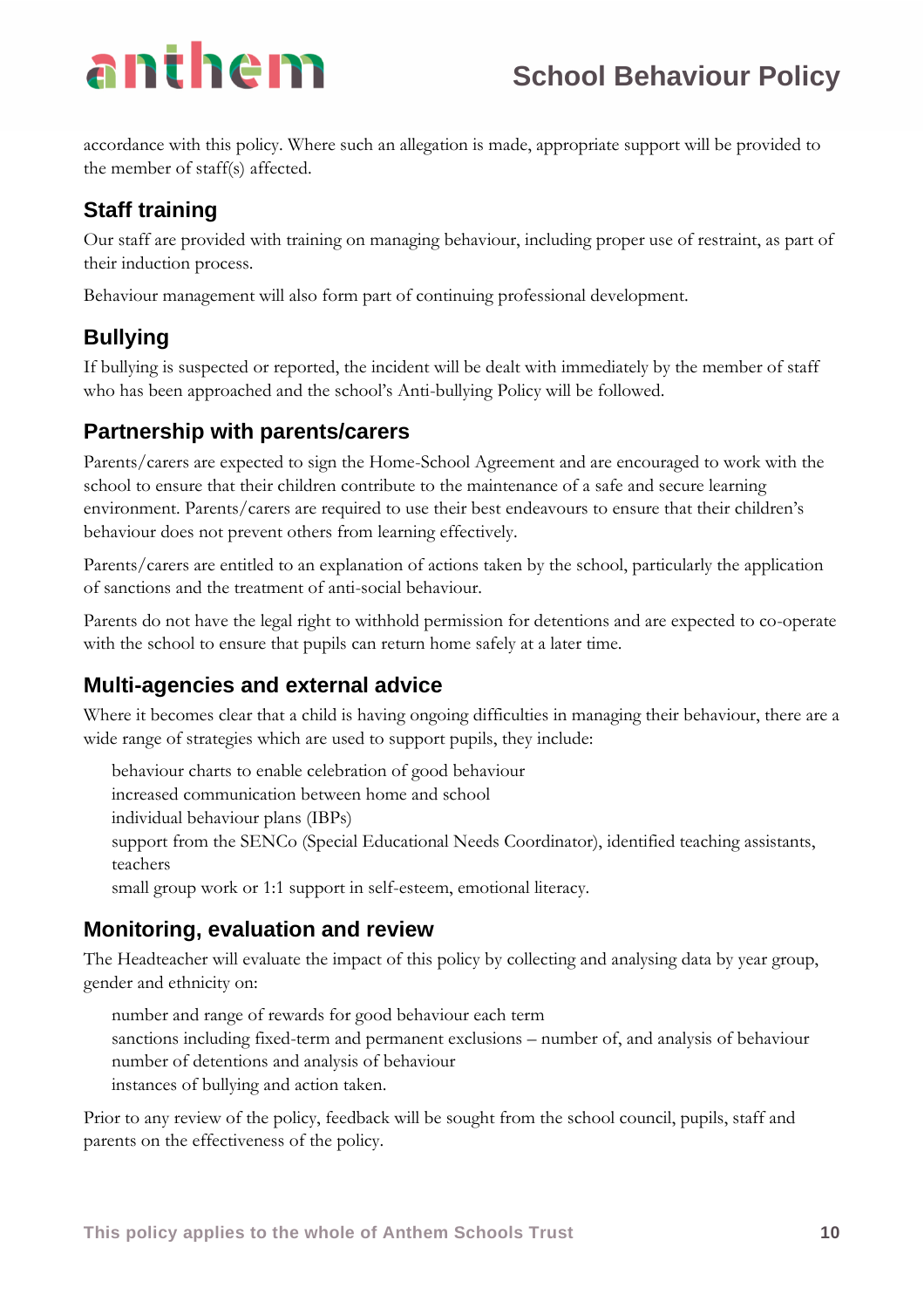

This effectiveness of this policy will be reviewed at least once a year by the Local Governing Body. The policy will be reviewed every year by the Trust.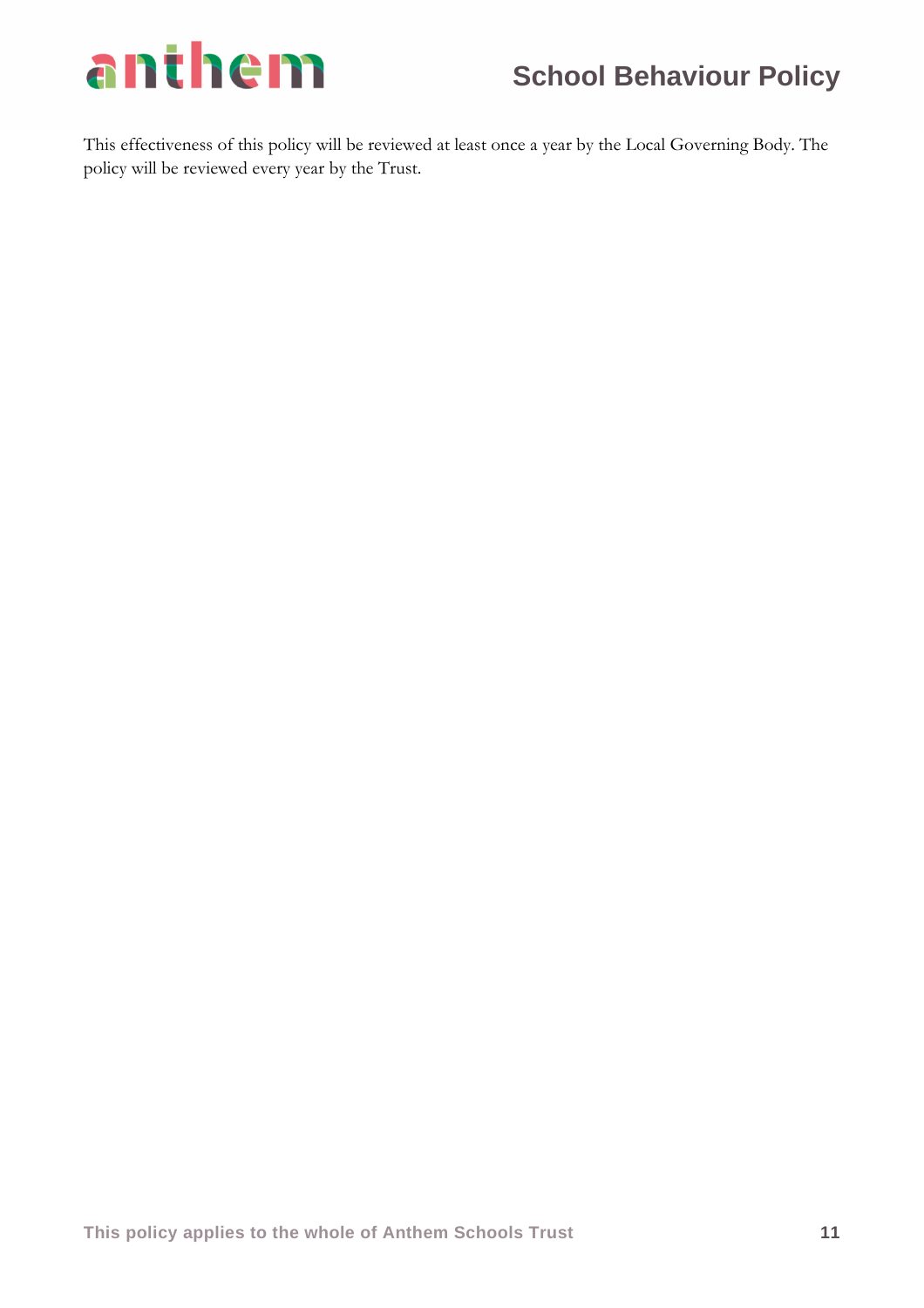

## **Appendix A: The School Rules**

#### **ATTENDANCE AND PUNCTUALITY**

- 1. The pupils' first responsibility in the day is to be at their place of coaching time at the stated time when school begins, currently 08.25am.
- 2. Lateness to coaching time or lesson is failing to respect the need for an orderly atmosphere and will be dealt with as a matter of indiscipline.
- 3. Pupils will not be allowed out of lessons unless in an emergency or for a prearranged appointment for which they have a signed note from a member of staff or an appointment card from an outside agency. Requests to attend the toilet during lesson time will normally be refused unless there is a recognised medical condition. Pupils are aware that they are expected to make use of the toilets during break times.

#### **FOOD AND DRINK**

The rules governing food, drink and gum are there to maintain a clean environment:

- 1. Food and drink should only be consumed in designated areas. Pupils are encouraged to eat in the canteen or the picnic area outside.
- 2. Pupils are not permitted to bring any juice into the Academy, including large cartons, fizzy or energy drinks onto site. Pupils may only drink water from a clear bottle around that school and in lessons.
- 3. Pupils must help maintain a clean, orderly environment by using the bins provided. In the canteen, they must clean their plates and cutlery, stacking them in the designated area.
- 4. Gum should not be brought to school nor chewed anywhere in school
- 5. Pupils must not bring cigarettes, tobacco, lighters, electronic cigarettes, shisha pens or matches onto the school premises.
- 6. Those caught in the possession of items related to smoking, e.g. lighters, cigarette papers etc. or who are found smoking in or around the school, will be treated under the behaviour management procedures.

#### **PERSONAL ITEMS INCLUDING MOBILE PHONES, TABLET COMPUTERS AND PERSONAL MUSIC PLAYERS.**

- 1. All personal items brought into school should be marked with a name, where practical. The school does not take responsibility for any personal property that has been left unattended or which is not permitted on site.
- 2. The only item of jewellery that the PE department will accept for safe keeping in a PE lesson will be a wrist watch.
- 3. Mobile phones are not permitted on site. Nor are tablet computers, earphones, mp3 players, portable gaming consoles or other personal electronic devices.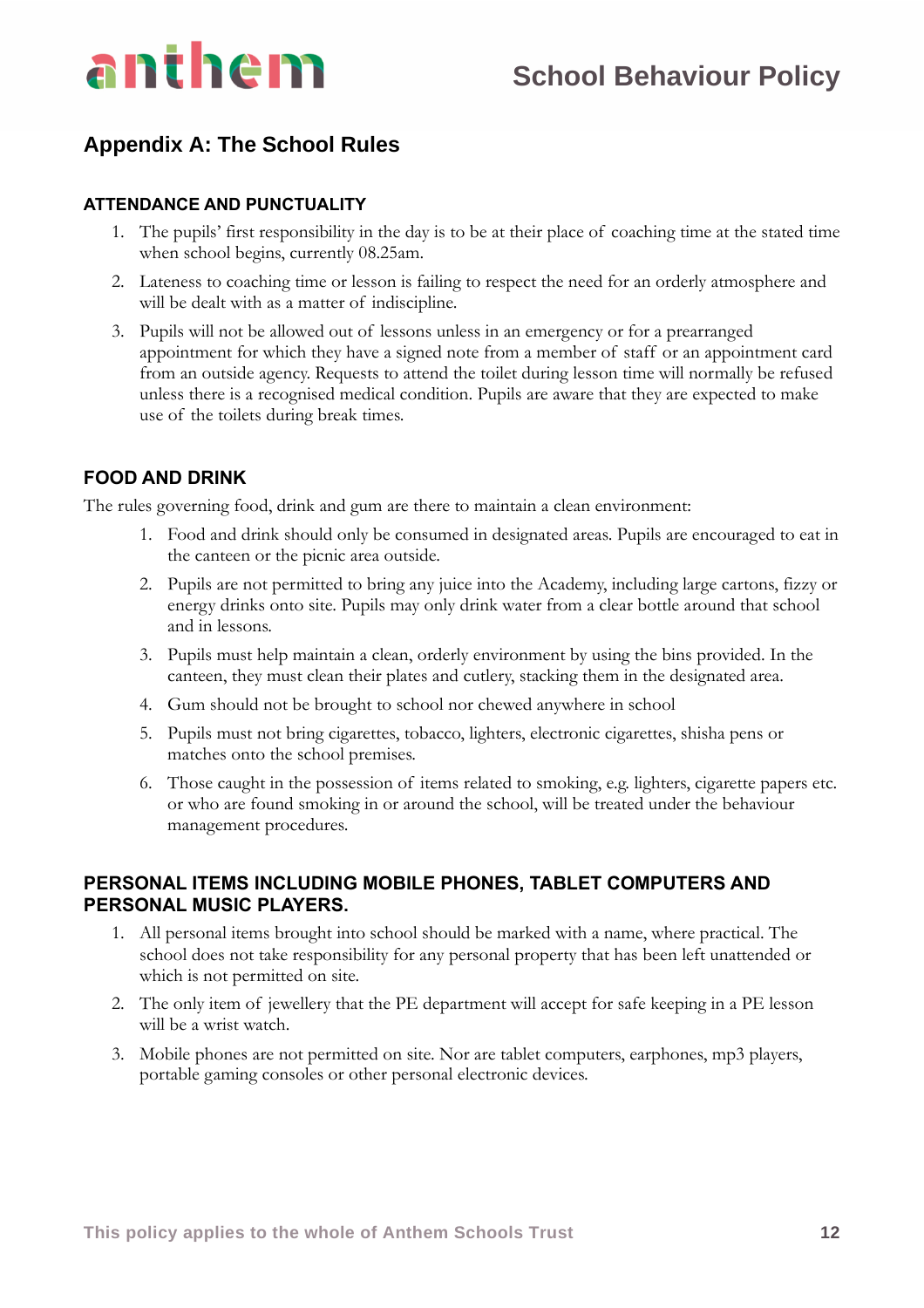

### **ALCOHOL**

- 1. Pupils are not permitted to bring alcohol on to the premises or consume alcohol on the premises.
- 2. If a pupil is found in possession of or consuming alcohol, parents will be contacted immediately and the pupil will be required to be taken home and a meeting will take place with a senior member of staff. It is highly likely that an exclusion will follow.
- 3. Pupils who have consumed alcohol before arriving to the Academy and who are intoxicated may also, receive a sanction.

### **ILLEGAL SUBSTANCES**

The school has a responsibility to parents and pupils to do all in our power to keep illegal substances away from the school environment. We teach students of the dangers associated with drugs and will give guidance to parents and students where a student is involved with drugs. However, we operate the following procedures with relation to drugs:

- 1. Students found to be supplying drugs on or near the Academy or on the way to and from school will face the risk of permanent exclusion
- 2. Students found in possession of drugs will be excluded whilst the matter is fully investigated. The sanction that follows will relate to the reasons for possession but possession could result in permanent exclusion.
- 3. Where the Academy suspects a student is in possession of any illegal substance, s/he will be invited to empty their bag and pockets in the presence of two members of staff. If s/he refuses, the parent will be contacted, the student isolated and the police informed.
- 4. If we have searched a student's possessions for an illegal substance, we will inform the parents of what we have done explaining the reason for our search without revealing the source of our information.

**ILLEGAL ITEMS** e.g. knives, fireworks, pointed articles, sharp articles (It must be noted that these are examples and this is not an exhaustive list)

- 1. Students should not bring into School any offensive weapons such as guns, knives, or fireworks.
- 2. Students must not bring on to the School site any item/article that is deemed to endanger the community of the School; this is in accordance with the Offensive Weapons Act 1996, Chapter 26, 139A (4) (See page 8). This act states that it is a criminal offence to bring any such item/article on to the premises of a School.
- 3. This also includes any item that has a blade or point and would not in normal circumstances be classed as an offensive weapon (under the above Act).
- 4. Students must not bring any imitation/replica firearm/knife or other replica/imitation weapon on to the school site.
- 5. If a student is in the possession of any such item(s) in school it will result in parents being contacted and a high likelihood of the student being permanently excluded from the school,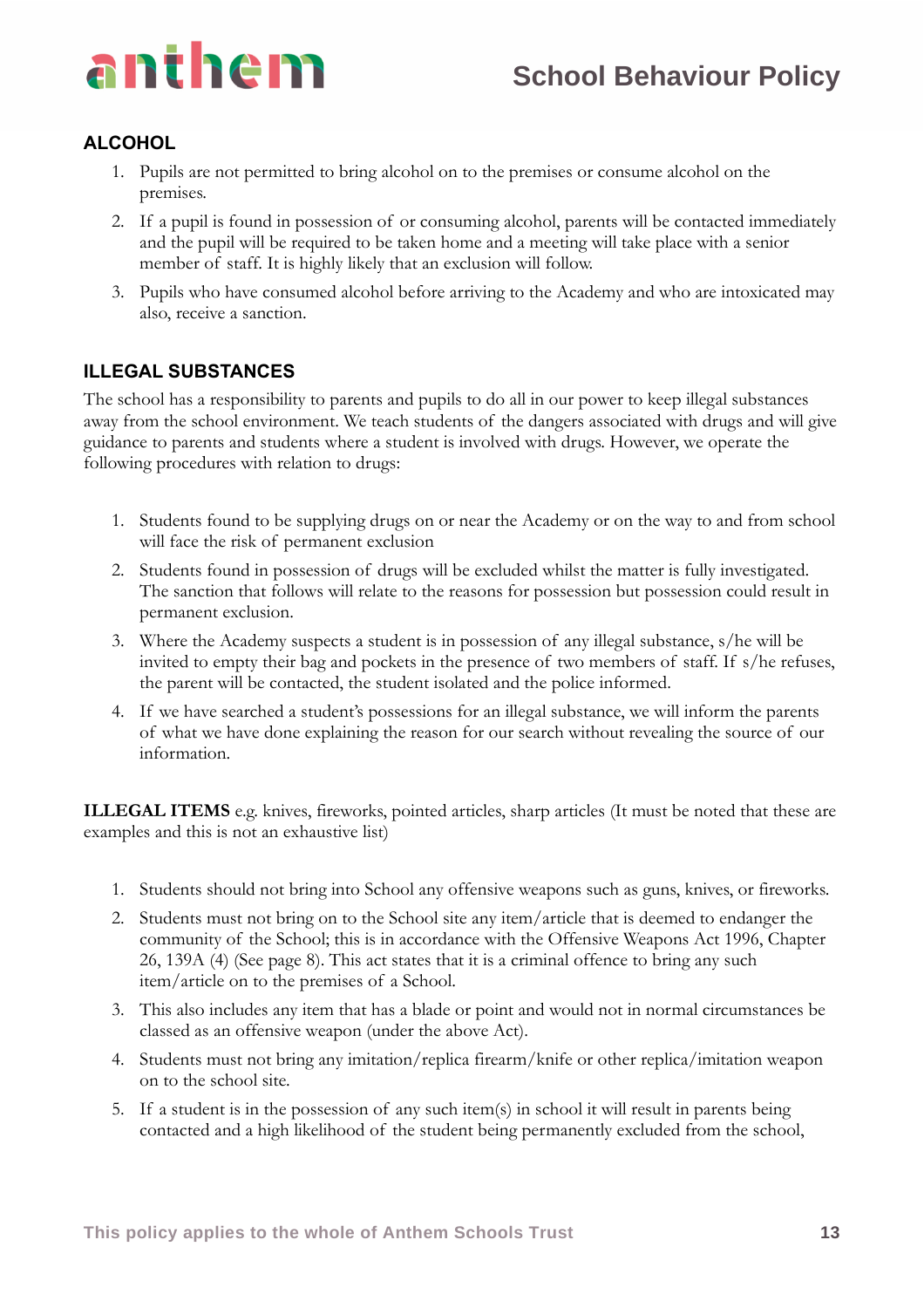

irrespective of there being any intent by the student to use the item, sell the item, or if the item is concealed. The police will also be informed of the incident.

6. On the rare occasion where a student wishes to bring a dangerous item/article on to the School site that would not usually be used within the normal day-to-day circumstances, then the parents of the child must apply in writing to the Principal giving at least three working days' notice. The letter must contain the reason(s) why the student wants to bring such an item on to the School premises and where they intend to store it for safe keeping. Under no circumstances may an item be brought in to the School on the same day as the letter is received by the Principal (Examples of such events where students may wish to bring such items on to the school premises are props for a drama production or props for speaking and listening in English, where a student may talk about a hobby or demonstrate how something works, e.g. fishing equipment).

#### **FOUL and RACIST/HOMOPHOBIC LANGUAGE**

- 1. We do not expect students to use foul or language, which offends someone's, race, sexuality or any other characteristics.
- 2. Any swearing at or in the presence of staff or as a result of a reprimand from a member of staff will result in the student being sanctioned.
- 3. The school may exclude a student for swearing at member of staff.
- 4. The school reports all racist and homophobic incidents to the local authority.
- 5. Students will be sanctioned for using such language and will be expected to take part in a reflective conversation and restorative meeting.

#### **EXTREMIST AND RADICAL VIEWS**

Radicalisation is defined as the act or process of making a person more radical or favouring of extreme or fundamental changes in political, economic or social conditions, institutions or habits of the mind.

Extremism is defined as the holding of extreme political or religious views.

As a school we remain vigilant to incidents involving radicalisation and remain fully informed about the issues which affect the region in which we teach (PREVENT.) Students who express extremist or radical views will be spoken to a member of staff, who will then report this to the Designated Safeguarding Lead and on-site safety officer. Further investigation, may ensue.

#### **BEHAVIOUR MONITORING REPORTS**

Students may be placed on a monitoring report by a member of staff to assist them with improving on an area of school life. For example, as student may be placed on report for lateness, continuous disruptive behaviour etc.

There are several different types of report

- Subject report issued by the classroom teacher
- Coach report for persistent lateness, attendance issues or 5 or more negative conduct points.
- Progress Leader report 10 or more negatives and if lateness and attendance are not improving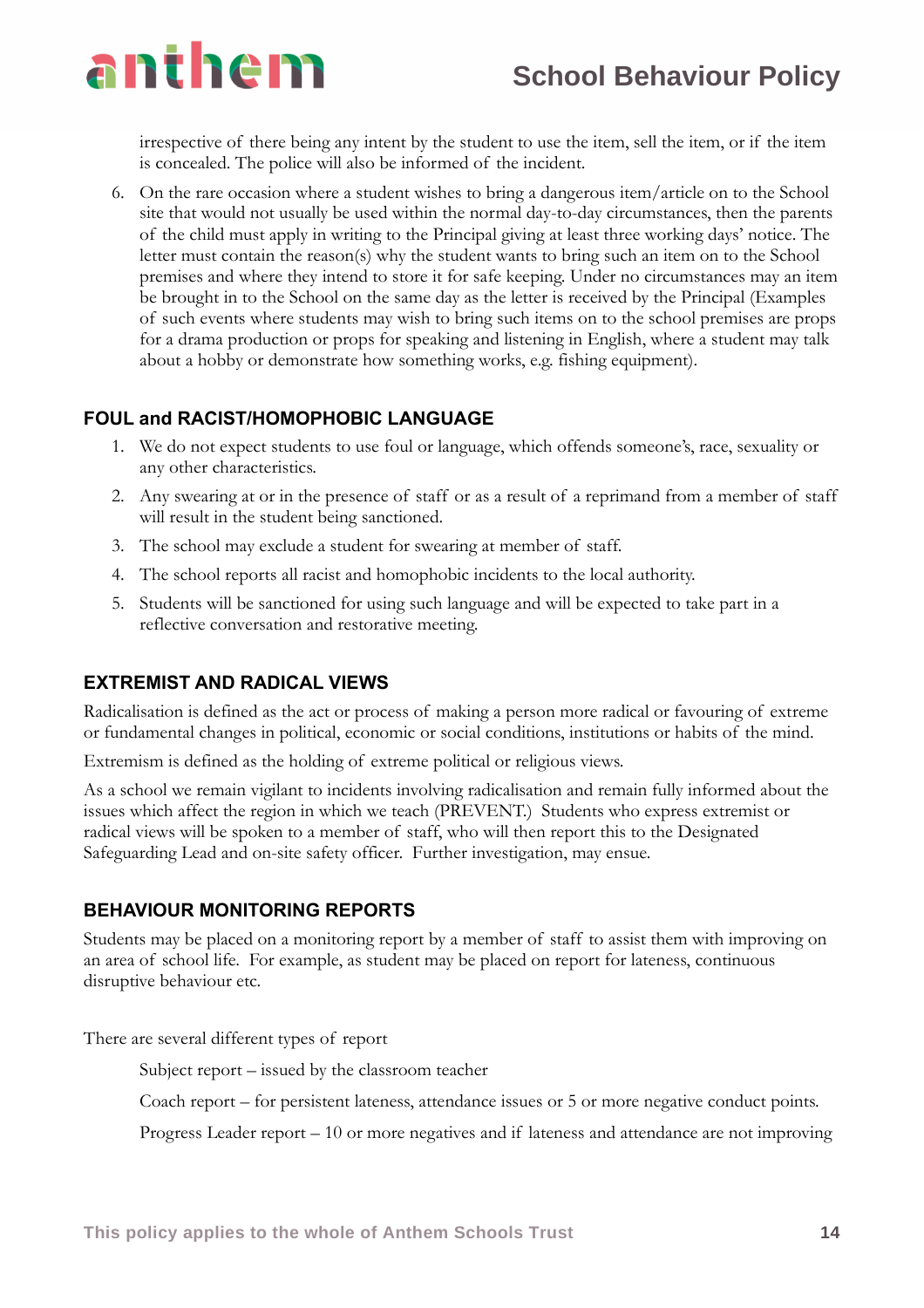The student is expected to have their report signed at the end of every lesson and will meet with their progress leader at the end of each day to have it checked and signed off.

A signature is also required from parents/carers, who will be able to review how their child is doing in lessons each day, depending on the comments from staff and the progress leader.

# **Appendix B: Tariff of rewards and sanctions**

#### **ATTENDANCE AND PUNCTUALITY**

- 4. The pupils' first responsibility in the day is to be at their place of coaching time at the stated time when school begins, currently 08.25am.
- 5. Lateness to coaching time or lesson is failing to respect the need for an orderly atmosphere and will be dealt with as a matter of indiscipline.
- 6. Pupils will not be allowed out of lessons unless in an emergency or for a prearranged appointment for which they have a signed note from a member of staff or an appointment card from an outside agency. Requests to attend the toilet during lesson time will normally be refused unless there is a recognised medical condition. Pupils are aware that they are expected to make use of the toilets during break times.

#### **FOOD AND DRINK**

The rules governing food, drink and gum are there to maintain a clean environment:

- 7. Food and drink should only be consumed in designated areas. Pupils are encouraged to eat in the canteen or the picnic area outside.
- 8. Pupils are not permitted to bring any juice into the Academy, including large cartons, fizzy or energy drinks onto site. Pupils may only drink water from a clear bottle around that school and in lessons.
- 9. Pupils must help maintain a clean, orderly environment by using the bins provided. In the canteen, they must clean their plates and cutlery, stacking them in the designated area.
- 10. Gum should not be brought to school nor chewed anywhere in school
- 11. Pupils must not bring cigarettes, tobacco, lighters, electronic cigarettes, shisha pens or matches onto the school premises.
- 12. Those caught in the possession of items related to smoking, e.g. lighters, cigarette papers etc. or who are found smoking in or around the school, will be treated under the behaviour management procedures.

#### **PERSONAL ITEMS INCLUDING MOBILE PHONES, TABLET COMPUTERS AND PERSONAL MUSIC PLAYERS.**

4. All personal items brought into school should be marked with a name, where practical. The school does not take responsibility for any personal property that has been left unattended or which is not permitted on site.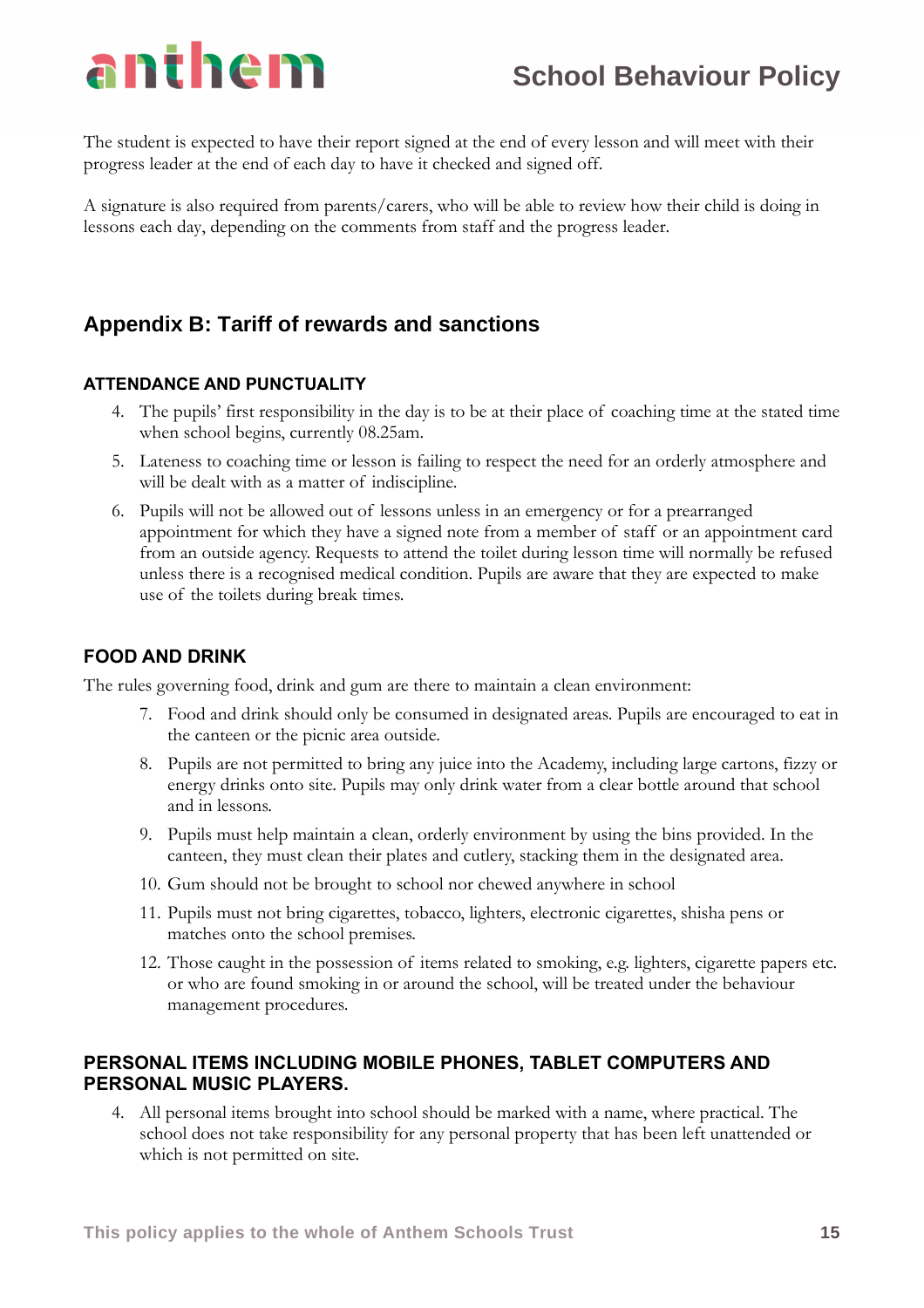

- 5. The only item of jewellery that the PE department will accept for safe keeping in a PE lesson will be a wrist watch.
- 6. Mobile phones are not permitted on site. Nor are tablet computers, earphones, mp3 players, portable gaming consoles or other personal electronic devices.

### **ALCOHOL**

- 4. Pupils are not permitted to bring alcohol on to the premises or consume alcohol on the premises.
- 5. If a pupil is found in possession of or consuming alcohol, parents will be contacted immediately and the pupil will be required to be taken home and a meeting will take place with a senior member of staff. It is highly likely that an exclusion will follow.
- 6. Pupils who have consumed alcohol before arriving to the Academy and who are intoxicated may also, receive a sanction.

#### **ILLEGAL SUBSTANCES**

The school has a responsibility to parents and pupils to do all in our power to keep illegal substances away from the school environment. We teach students of the dangers associated with drugs and will give guidance to parents and students where a student is involved with drugs. However, we operate the following procedures with relation to drugs:

- 5. Students found to be supplying drugs on or near the Academy or on the way to and from school will face the risk of permanent exclusion
- 6. Students found in possession of drugs will be excluded whilst the matter is fully investigated. The sanction that follows will relate to the reasons for possession but possession could result in permanent exclusion.
- 7. Where the Academy suspects a student is in possession of any illegal substance, s/he will be invited to empty their bag and pockets in the presence of two members of staff. If s/he refuses, the parent will be contacted, the student isolated and the police informed.
- 8. If we have searched a student's possessions for an illegal substance, we will inform the parents of what we have done explaining the reason for our search without revealing the source of our information.

**ILLEGAL ITEMS** e.g. knives, fireworks, pointed articles, sharp articles (It must be noted that these are examples and this is not an exhaustive list)

- 7. Students should not bring into School any offensive weapons such as guns, knives, or fireworks.
- 8. Students must not bring on to the School site any item/article that is deemed to endanger the community of the School; this is in accordance with the Offensive Weapons Act 1996, Chapter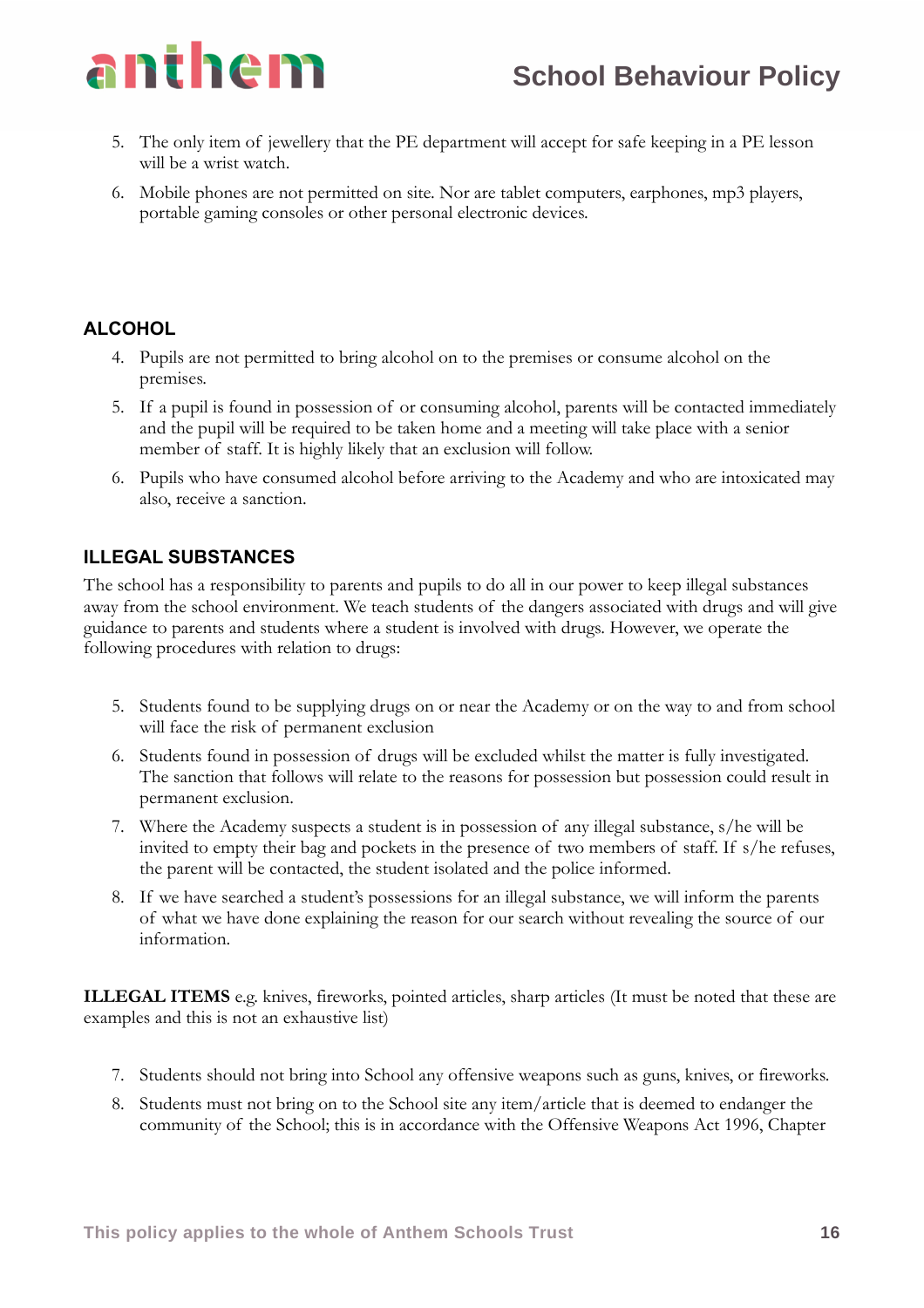

26, 139A (4) (See page 8). This act states that it is a criminal offence to bring any such item/article on to the premises of a School.

- 9. This also includes any item that has a blade or point and would not in normal circumstances be classed as an offensive weapon (under the above Act).
- 10. Students must not bring any imitation/replica firearm/knife or other replica/imitation weapon on to the school site.
- 11. If a student is in the possession of any such item(s) in school it will result in parents being contacted and a high likelihood of the student being permanently excluded from the school, irrespective of there being any intent by the student to use the item, sell the item, or if the item is concealed. The police will also be informed of the incident.
- 12. On the rare occasion where a student wishes to bring a dangerous item/article on to the School site that would not usually be used within the normal day-to-day circumstances, then the parents of the child must apply in writing to the Principal giving at least three working days' notice. The letter must contain the reason(s) why the student wants to bring such an item on to the School premises and where they intend to store it for safe keeping. Under no circumstances may an item be brought in to the School on the same day as the letter is received by the Principal (Examples of such events where students may wish to bring such items on to the school premises are props for a drama production or props for speaking and listening in English, where a student may talk about a hobby or demonstrate how something works, e.g. fishing equipment).

#### **FOUL and RACIST/HOMOPHOBIC LANGUAGE**

- 6. We do not expect students to use foul or language, which offends someone's, race, sexuality or any other characteristics.
- 7. Any swearing at or in the presence of staff or as a result of a reprimand from a member of staff will result in the student being sanctioned.
- 8. The school may exclude a student for swearing at member of staff.
- 9. The school reports all racist and homophobic incidents to the local authority.
- 10. Students will be sanctioned for using such language and will be expected to take part in a reflective conversation and restorative meeting.

#### **EXTREMIST AND RADICAL VIEWS**

Radicalisation is defined as the act or process of making a person more radical or favouring of extreme or fundamental changes in political, economic or social conditions, institutions or habits of the mind.

Extremism is defined as the holding of extreme political or religious views.

As a school we remain vigilant to incidents involving radicalisation and remain fully informed about the issues which affect the region in which we teach (PREVENT.) Students who express extremist or radical views will be spoken to a member of staff, who will then report this to the Designated Safeguarding Lead and on-site safety officer. Further investigation, may ensue.

#### **BEHAVIOUR MONITORING REPORTS**